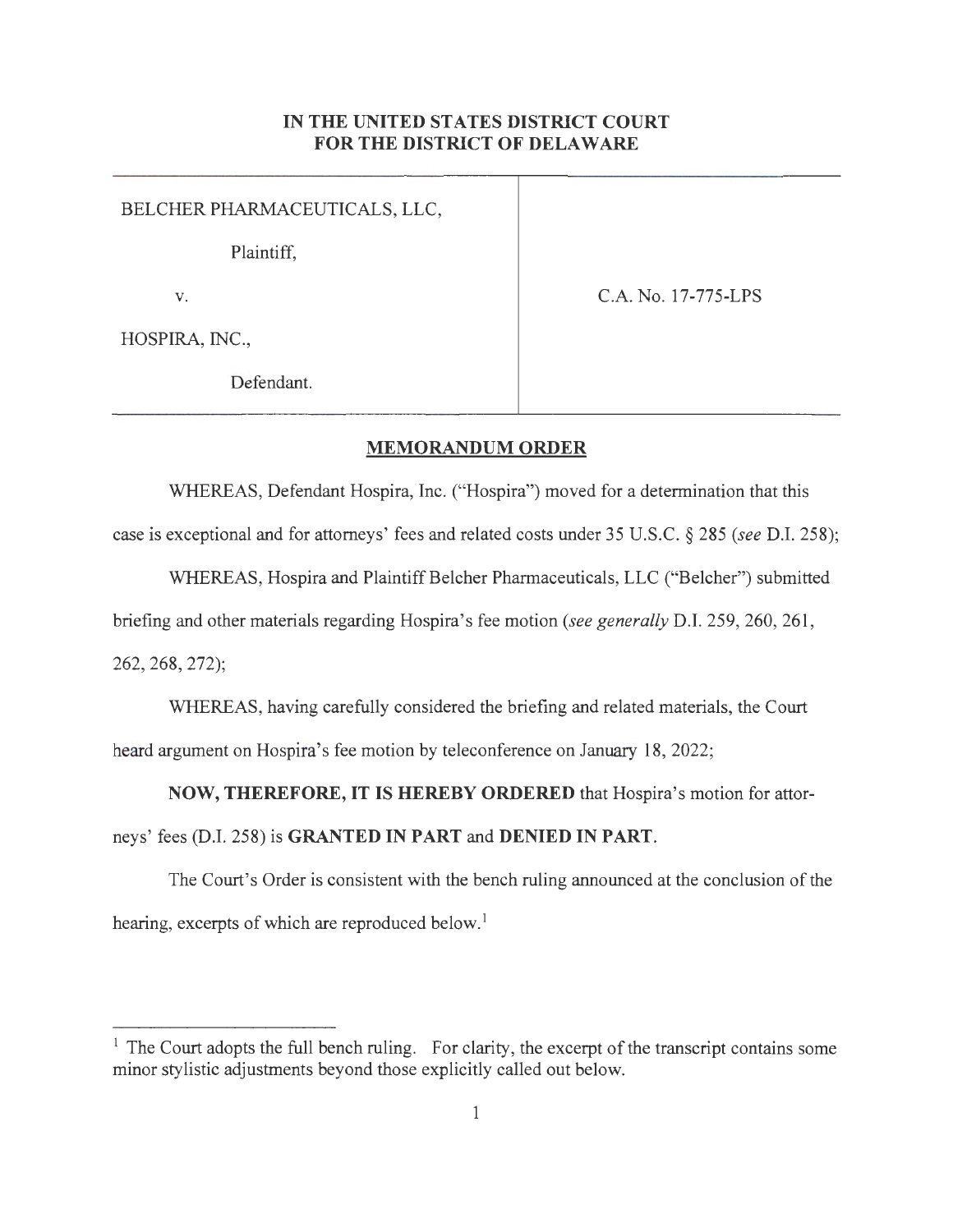Let me first talk about the law. We know that the motion arises under principally 35 U.S.C. § 285, which allows the Court in exceptional [patent] cases to award reasonable attorney fees to the prevailing party . . . .

An exceptional case is one that stands out from others with respect to the substantive strength of a party's litigating position, considering both the governing law and the facts of the case or the unreasonable manner in which the case was litigated.  $[2]$ 

It's the burden of the movant, here Hospira, to prove exceptionality and to do so by a preponderance of the evidence. Ultimately, the determination of whether a case is exceptional lies within the Court's discretion, based on the totality of the circumstances. And even once the Court finds that a patent case is exceptional, it still retains the discretion to deny an award of attorney fees.

With that background, let me turn to the analysis.  $\ldots$  I find that this case is exceptional; and I find that based on the combination of my finding after trial that Belcher committed inequitable conduct, as well as the weak litigating position of Belcher and some of the litigation conduct undertaken by Belcher. So all three of those reasons, in my view, along with the totality of the circumstances[,] here support a finding by more than, but certainly by[,] a preponderance of the evidence, that this case is exceptional.

First, with respect to inequitable conduct. In this case, that finding certainly makes this case stand out from all the other cases I have seen. I think I've had approximately 30 patent bench trials. I have never once found inequitable conduct. As best I could tell and recall, this is the sole instance in which I have ever found an inequitable conduct case proven; and so clearly it stands out and is truly exceptional in every way.

We all know in this case that finding was based on the actions and testimony of the plaintiff's Chief Science Officer. I'll refer to him as the "CSO." He was also the company's Head of Intellectual Property. But he admitted that he withheld information from Belcher's patent attorney and from the PTO. That withheld information included three prior art references, some of which were but-for material to patentability. And he withheld that information from the PTO even though he knew that Belcher had disclosed some of that same information to the FDA.

In particular, the CSO knew about prior art that disclosed epinephrine formulations with pH values that were later claimed in the '197 patent, which falsely described the benefits of the claimed pH range as unexpected.

I explained in detail in my post-trial opinion that I viewed ... the CSO's testimony

<sup>2</sup>*Octane Fitness, LLC v. ICON Health & Fitness, Inc.,* 572 U.S. 545, 554 (2014).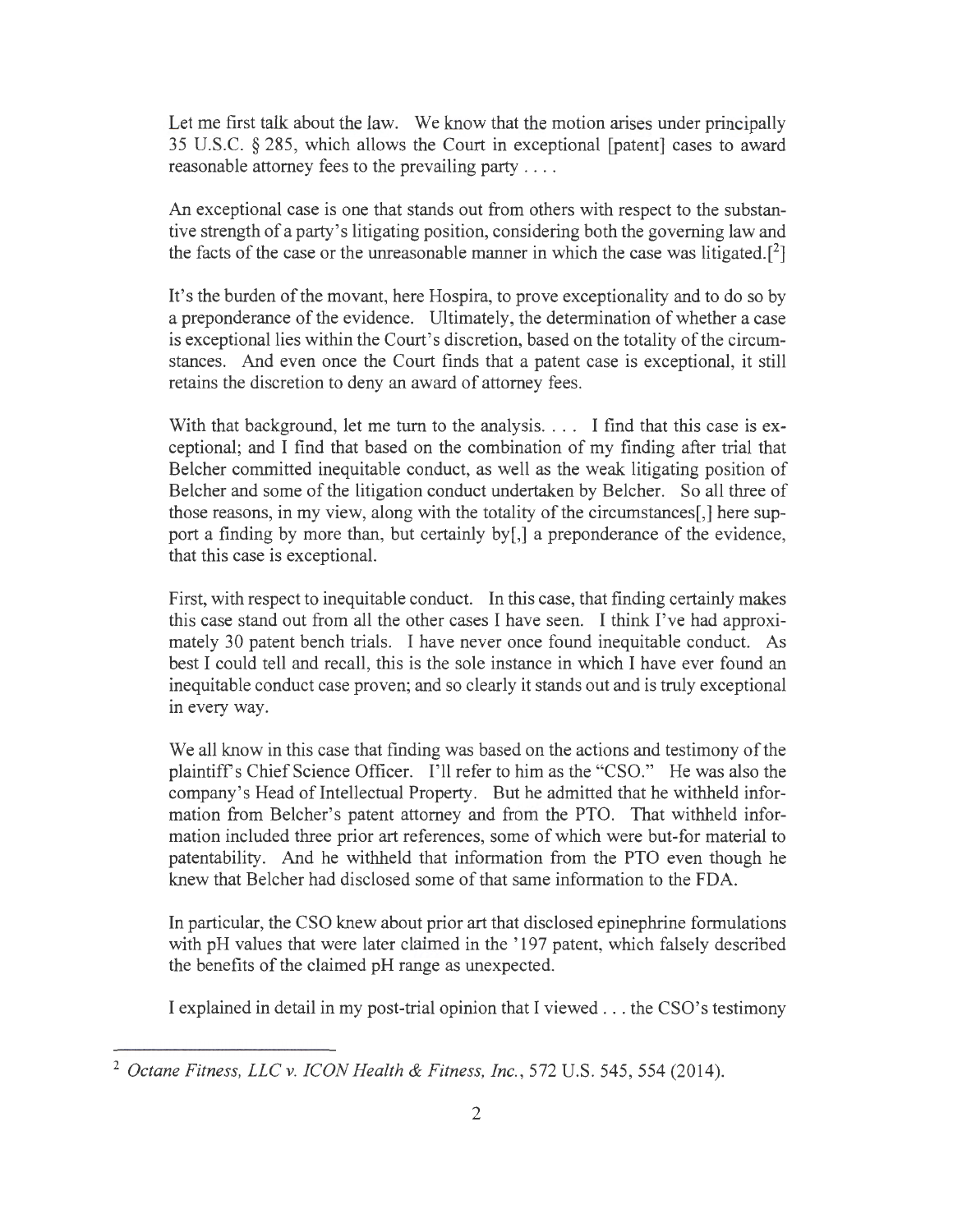as not credible. And as we know, on appeal, the Federal Circuit unanimously affirmed the judgment of unenforceability of the ' 197 patent based on the finding of inequitable conduct.

I know it doesn't automatically ... follow from a finding of inequitable conduct that a case is exceptional and that fees should be awarded, but here it very much does follow, and it is not the only thing that makes this case exceptional.

I also agree ... with Hospira that Belcher's infringement case was exceptionally weak. The asserted claims here required a concentration of L-epinephrine of 1.0 to 1.06 milligrams per milliliter, but Hospira's NDA product has a concentration that is quite less.

So Belcher was forced to concede that Hospira's NDA product does not literally infringe the asserted claims. And this case has always been about the doctrine of equivalents. So early on in the case, Hospira moved for Rule 11 sanctions, arguing that Belcher's infringement case was frivolous because of the tremendous difference between the claimed concentration and the concentration in Hospira' s product.

And although I declined at the time to award sanctions, I did also note that Hospira' s arguments might be quite likely to persuade me that this case is exceptional for the purposes of awarding fees under Section 285. And I made sure that Belcher understood and realized it was being warned from the get-go.

And notwithstanding [the] plaintiff's efforts to try to argue otherwise today, I think among the things that makes this case exceptional is that, on the merits of the infringement case, it did largely end up where I was afraid  $[-]$  and where Hospira had warned me  $[-]$  it might end up. That's not the sole basis for the exceptionality finding, but it certainly is strong support.

Later, during the *Markman* proceedings, I rejected Belcher's "partial solution" theory under which ... the concentration limitation of 1.0 to 1.06 need only be present at any point during preparation of the formulation.

I also rejected the opinion of Belcher's expert, which . .. conflated improperly the concepts of concentration and amount of epinephrine.

Despite that clear ruling during expert discovery, Belcher attempted to downplay the relevance of claim construction on the infringement analysis. As the case progressed to trial ... and even after trial, Belcher never, in my view, really attempted to show that the concentration in Hospira's NDA product is equivalent to the [claimed] concentration. Instead, Belcher seemed to merely continue to press arguments based on amounts and overages and not concentrations.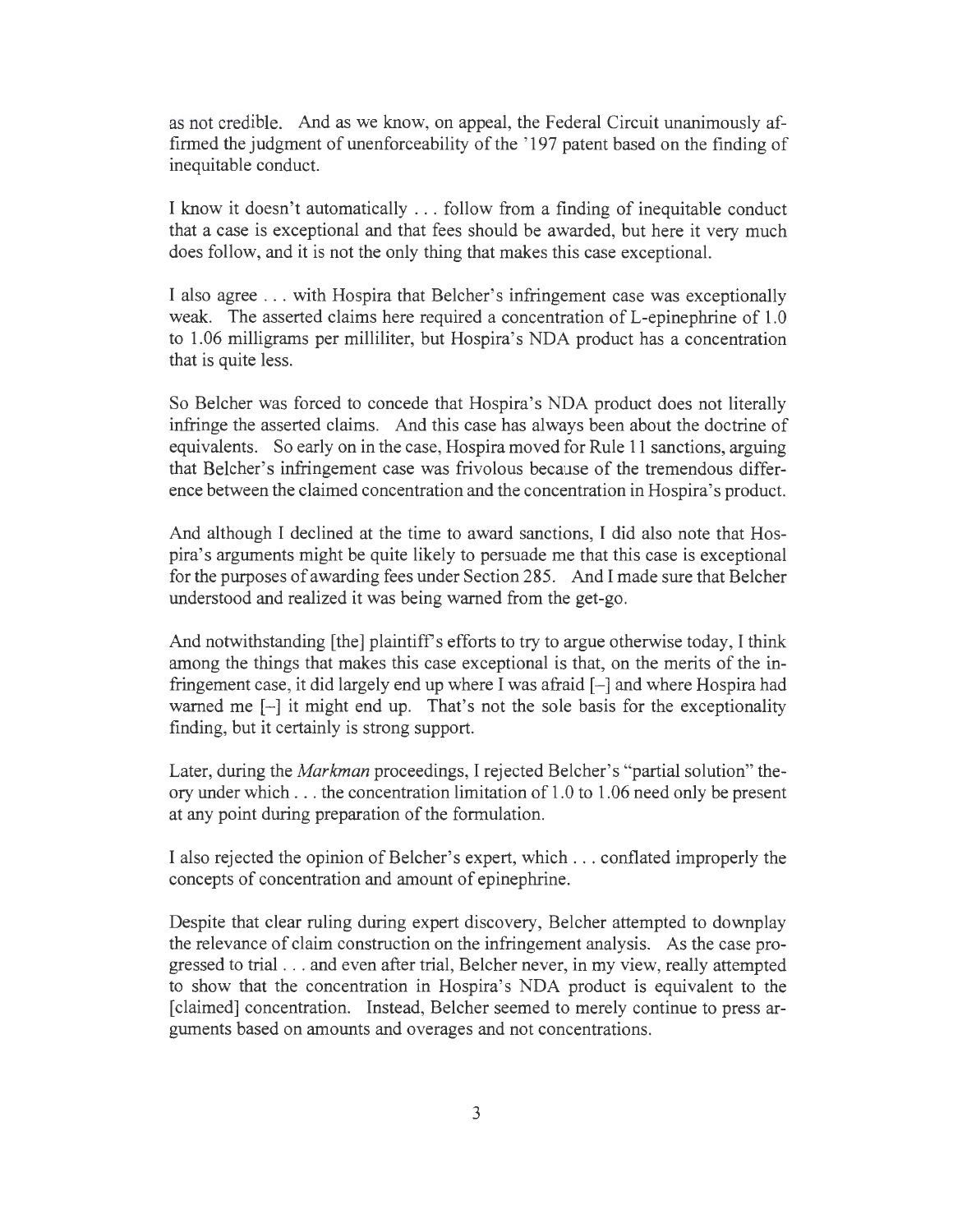Ultimately, I found in my opinion that Belcher had provided no evidence, let alone a preponderance of the evidence, that the concentration in the defendant's product was equivalent to the concentration in the claims.

As Hospira correctly writes in connection with the briefing on the pending motion, "the Court's findings corroborated what Hospira had demonstrated before this litigation was even filed and in its earliest days: that Belcher could never establish that" the concentration in the defendant's product is equivalent to the range that was quite different, as stated in the claims.  $\lceil \frac{3}{2} \rceil$ 

Even Belcher acknowledges in its briefs that it lost this case lopsidedly. In my view, given [the] weakness of its infringement case, Belcher should not have filed this lawsuit; and [it] certainly should not have proceeded with it in the manner and for the length of time that it did. That is, the interest of deterrence strongly supports a finding of exceptionality and awarding of attorneys' fees.

. . . [T]hat concern of deterrence is only heightened by the fact that this is a case in the pharmaceutical drug market in which the plaintiff had an extra incentive and extra motivation to ... pursue what it should have understood was at best an exceptionally weak case.

It had an incentive to go forward nonetheless in hopes that a stay would remain in place and keep the defendant's competing product off the market.

And so not only does deterrence favor .. . granting this motion, but it is of particular concern under the totality of circumstances here.

There is yet a third reason why this case stands out and that the Court is finding it exceptional and awarding fees, and that is some of Belcher's litigation tactics. For example, during the supplemental *Markman* proceedings, Belcher proposed a claim construction for the pH term that directly contradicted the construction it was proposing in parallel proceedings before another District Court.

I don't think that the analogy to ... a personal-injury or other types of cases where a plaintiff argues theories in the alternative ... really works here.

The issue in front of me at that time really was focused on whether the pH limitation refers to an intermediate product or only to a final product. And that presented a claim construction question, essentially a question of law: what would a person of ordinary skill in the art reading this claim think ... the limitation applied to? And I don't see how a patentee applying that same standard in two different cases could say in one instance it applies to the intermediate product, but in another instance it

 $3$  D.I. 259 at 10.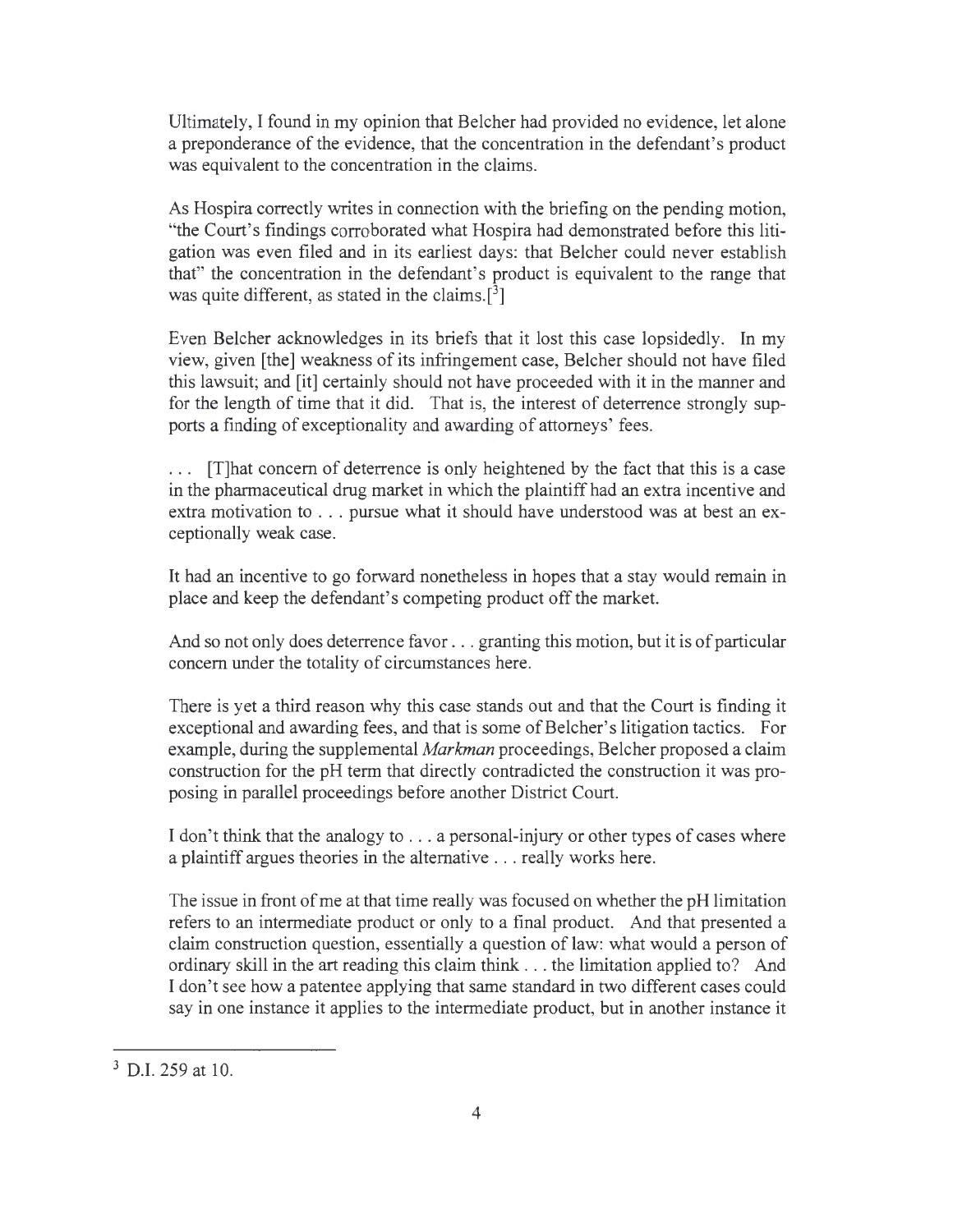applies to the final product. I think that was not an appropriate manner [of] proceeding in this Court at that time in this case.

Moreover, before trial, Belcher stipulated that certain products were prior art. But after trial, Belcher attempted to escape from its stipulations without offering any good reason why it should be permitted to do so .. . .

[T]he inequitable conduct [is] far and away the most important [ of the three reasons]... this case stand[s] out ... but [the other reasons are] also the extraordinary weakness of Belcher's infringement case and that they were on notice of that weakness from very early on in the case, as well as the unreasonable litigation tactics I've noted. For all those reasons, Hospira has more than met its burden of proving by a preponderance of the evidence that this case is exceptional.

I've considered ... all of Belcher's arguments against awarding fees. They're all unavailing. Let me touch on a few.

Belcher emphasizes that it prevailed on several motions throughout the case, including the motion for sanctions and a motion for partial summary judgment of noninfringement. That does not really help Belcher very much. A defendant or a prevailing party doesn't need to win every .. . motion, every step, every day in order to be the prevailing party and to prove that a case is exceptional.

And although I denied the sanctions motion, it was a pretty serious motion, and it led to the warnings that I've already talked about. There was nothing frivolous about that sanctions motion.

The summary judgment decision was not an assessment of the evidence. It came before claim construction and ... largely, if not entirely, before discovery, and it had to do with legal issues.

Today, Belcher ... suggests that this case is really just about one bad witness or maybe two bad witnesses performing badly at trial and poorly drafted claims. I think, as is clear from the totality of the circumstances from the record, from my detailed opinion, and from my remarks today, that's not what this case is. If it really were just about a witness testifying poorly at trial or poorly drafted claims, the plaintiff would be right, those things happen in many patent cases. But this case is about much more than that. I've already explained what makes it exceptional.

. .. [A]s must be clear, I disagree with Belcher's suggestion that no deterrence is necessary. For the reasons I've said, I think deterrence is quite important here. And the fact that Belcher evidently has no further association with its former CSO does not contradict my finding.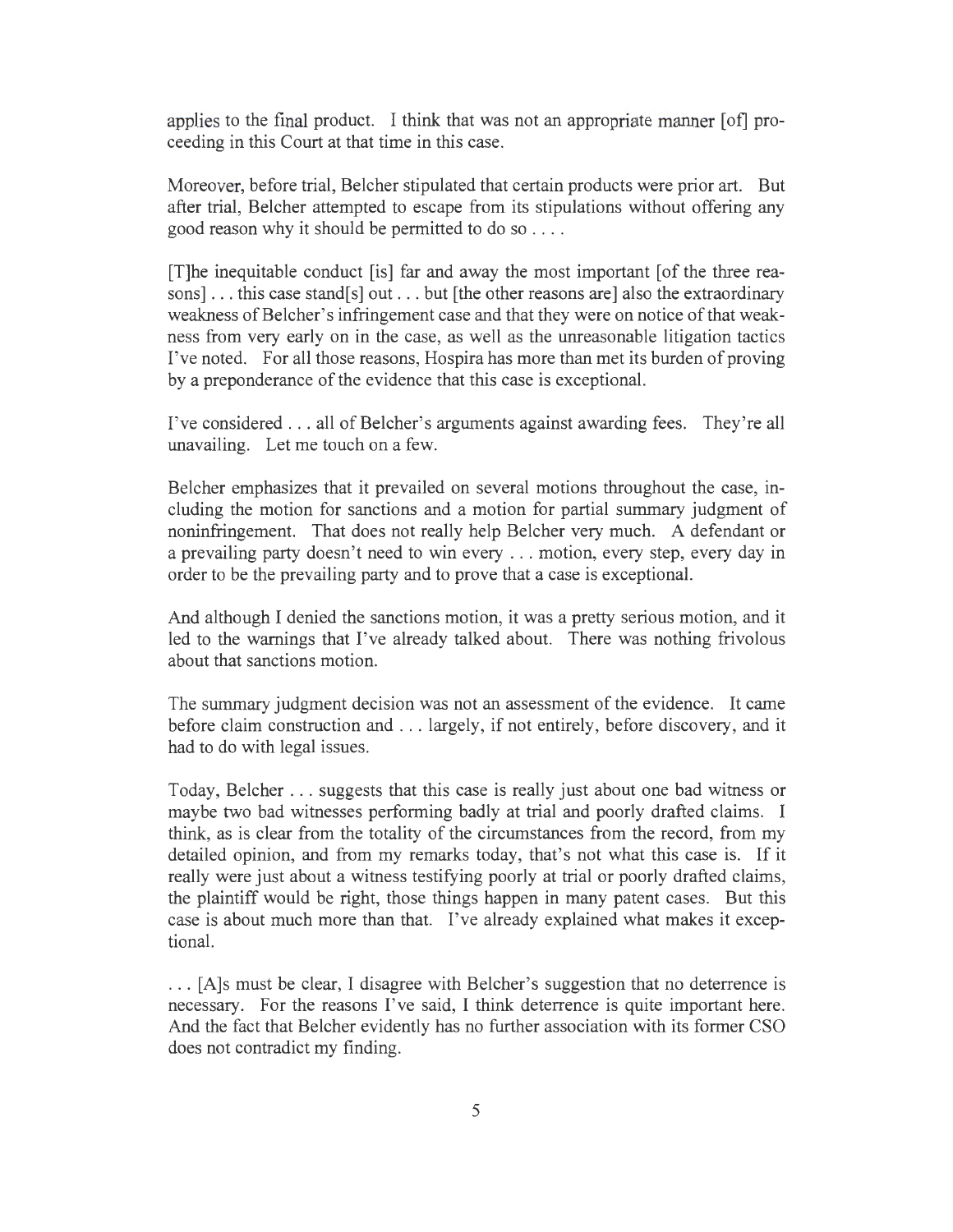Belcher and other companies and other litigants should be deterred from allowing their officers to participate in fraudulently obtaining intellectual property rights and from pursuing costly litigation when they have obtained rights by inequitable conduct and have, at best, a weak infringement case.

Accordingly, I will exercise my discretion and award Hospira attorney fees for this case.

. . . I'm denying two portions of the fees requested by Hospira.

And I should say, I am viewing this case inclusively and as a whole, as the law, I understand, requires me to do. But nonetheless, for reasons I'll explain, there's two parts of the defendant's request that I'm not granting.

First, I'm not awarding the defense its expert fees. That request is directed not to § 285, but to my inherent authority to award sanctions. I recognize such sanctions may be appropriate when there's a finding of fraud or bad faith. And encompassed within the finding of inequitable conduct is a finding of fraud with respect to the Patent Office. But I do not believe, nonetheless, under the totality of circumstances, it would be appropriate to require Belcher to reimburse Hospira for its expert fees.

There has been no finding, not even any allegation . .. of fraud on the Court. It's not as if the plaintiff brought in an expert to waste time at trial and try to deceive the Court by ... lying to the Court. I recognize my inherent authority is probably broad enough that I could award what the defendant is asking for here, but I just don't find that it is warranted under the totality of circumstances.

And my decision is the same with respect to the defendant's request to be awarded its fees incurred in connection with the plaintiff's appeal to the Federal Circuit. That is, I'm denying the request for recovery of the fees incurred in connection with that appeal.

As an initial matter, the appeal itself was not exceptional. Plaintiff was well within its rights to appeal and actually narrowed that appeal to only challenging the inequitable conduct finding. There was nothing frivolous or vexatious or even unreasonable about those decisions by the plaintiff.

Now, I recognize I don't need to find the appeal itself to be independently exceptional in order to give the defendant what it's asking for, but I think it is noteworthy that the appeal was in no way exceptional.

And, in fact, my thought is that because this finding of inequitable conduct was so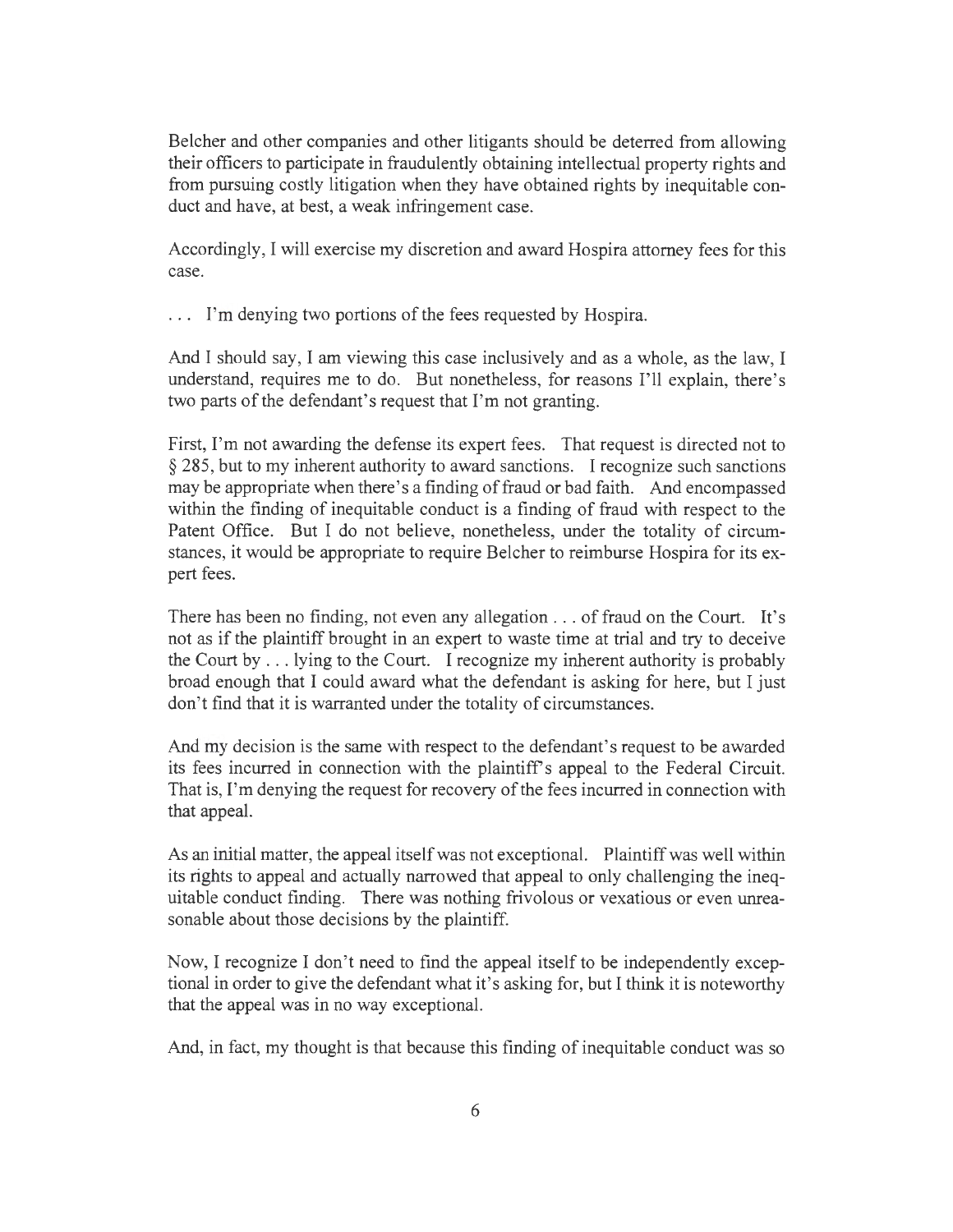extraordinary and so exceptional and, again for me, was the only time I have ever found it, and a finding of inequitable conduct no doubt could have consequences for people's reputations, for companies' reputations and could adversely affect careers, and these findings are rare, I think it was entirely understandable and reasonable for Belcher to ask a higher court to carefully review my finding of inequitable conduct.

Another way of putting that is, when I think about deterrence, I don't think that it favors granting the fees for the appeal. This was not an appeal that I would want to have deterred.

 $\cdots$ 

Finally, let me talk just briefly about the reasonableness of the fee request. Belcher challenges the reasonableness of Hospira's requested fees. In particular, Belcher argues that the rates charged by Hospira's lead counsel in New York surpass rates charged by Delaware attorneys. The Federal Circuit has explicitly approved an award of attorney fees under Section 285 at the rates the attorneys actually charge.<sup>[4]</sup>

And I think everybody agrees it's within my discretion to award the fees based on the rates that were actually charged by the lawyers who actually litigated.

And here there is reason to do so. Hospira's counsel has a long relationship representing Hospira in numerous jurisdictions across the country and extensive experience litigating patent disputes like this one. It was a very logical choice [for] Hospira to stick with the lead counsel that it had used before in matters like this.

Further, in my view, the relevant market here is the market for national counsel that practices patent litigation in the District of Delaware. For that market, all the evidence that I have seen is that the fees charged by [the] defendant's national counsel are entirely reasonable.

[Belcher points out] that there are plenty of Delaware lawyers who are fully capable of litigating cases like this as lead counsel, [ and] I agree entirely. There are a lot of ... outstanding Delaware lawyers who can and do litigate cases like this, including as lead counsel, and nothing in my decision should suggest that I think otherwise.

But that doesn't mean that Hospira has to choose only Delaware counsel as its lead trial counsel; or, more pertinently, it doesn't mean that there was anything unreasonable about the fees that Hospira incurred in defending itself in this litigation.

<sup>4</sup>*E.g. , SRI Int '!, Inc. v. Cisco Sys., Inc.,* 930 F.3d 1295, 1311 (Fed. Cir. 2019).